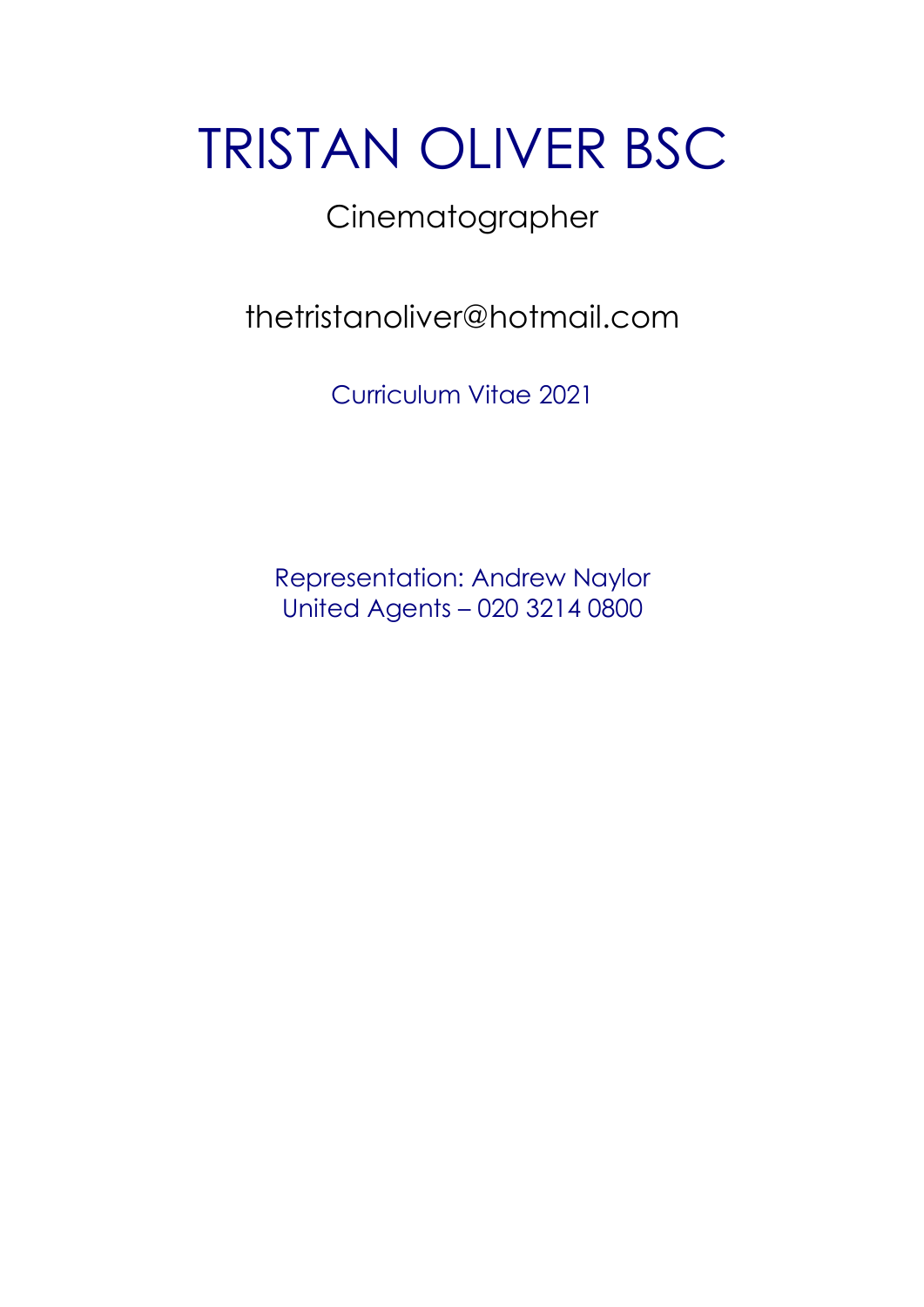#### **Feature Films:**

| The Trouble with Jessica                                                                                     | Dir. Matt Winn (In post-production)                                                               |  |
|--------------------------------------------------------------------------------------------------------------|---------------------------------------------------------------------------------------------------|--|
| The French Despatch<br>(Model Unit)                                                                          | Dir. Wes Anderson                                                                                 |  |
| Coppelia                                                                                                     | Dir. Jeff Tudor (In post-production)                                                              |  |
| Where is Anne Frank?                                                                                         | Dir. Ari Folman (In post-production)                                                              |  |
| Isle of Dogs                                                                                                 | Dir. Wes Anderson<br>(Nominated for Academy Award & BAFTA, best animated feature film)            |  |
| Loving Vincent                                                                                               | Dir. Dorota Kobiela<br>(Nominated for Academy Award & BAFTA, best animated feature film)          |  |
| ParaNorman                                                                                                   | Dir. Chris Butler & Sam Fell<br>(Nominated for Academy Award & BAFTA, best animated feature film) |  |
| Fantastic Mr Fox                                                                                             | Dir. Wes Anderson<br>(Nominated for Academy Award & BAFTA, best animated feature film)            |  |
| The Curse of the Wererabbit Dir. Nick Park & Steve Box                                                       |                                                                                                   |  |
| (Joint Credit)<br>(Winner – Best Animated Feature Academy Award)<br>(Winner Best Feature - Children's BAFTA) |                                                                                                   |  |
| Chicken Run<br>(Joint Credit)                                                                                | Dir Nick Park & Peter Lord                                                                        |  |
| (Winner - Outstanding British Film BAFTA)                                                                    |                                                                                                   |  |
| <b>Theatrical Shorts:</b>                                                                                    |                                                                                                   |  |

Save Ralph Dir. Spencer Susser

Stagefright Dir. Steve Box (Winner of BAFTA for best short animated film)

A Close Shave Dir. Nick Park (Joint Credit) (Winner of Academy Award for best animated short film)

The Big Story **Dir. David Stoten & Tim Watts** (Winner of BAFTA for best short animated film) (Nominated for Academy Award, best short animated film)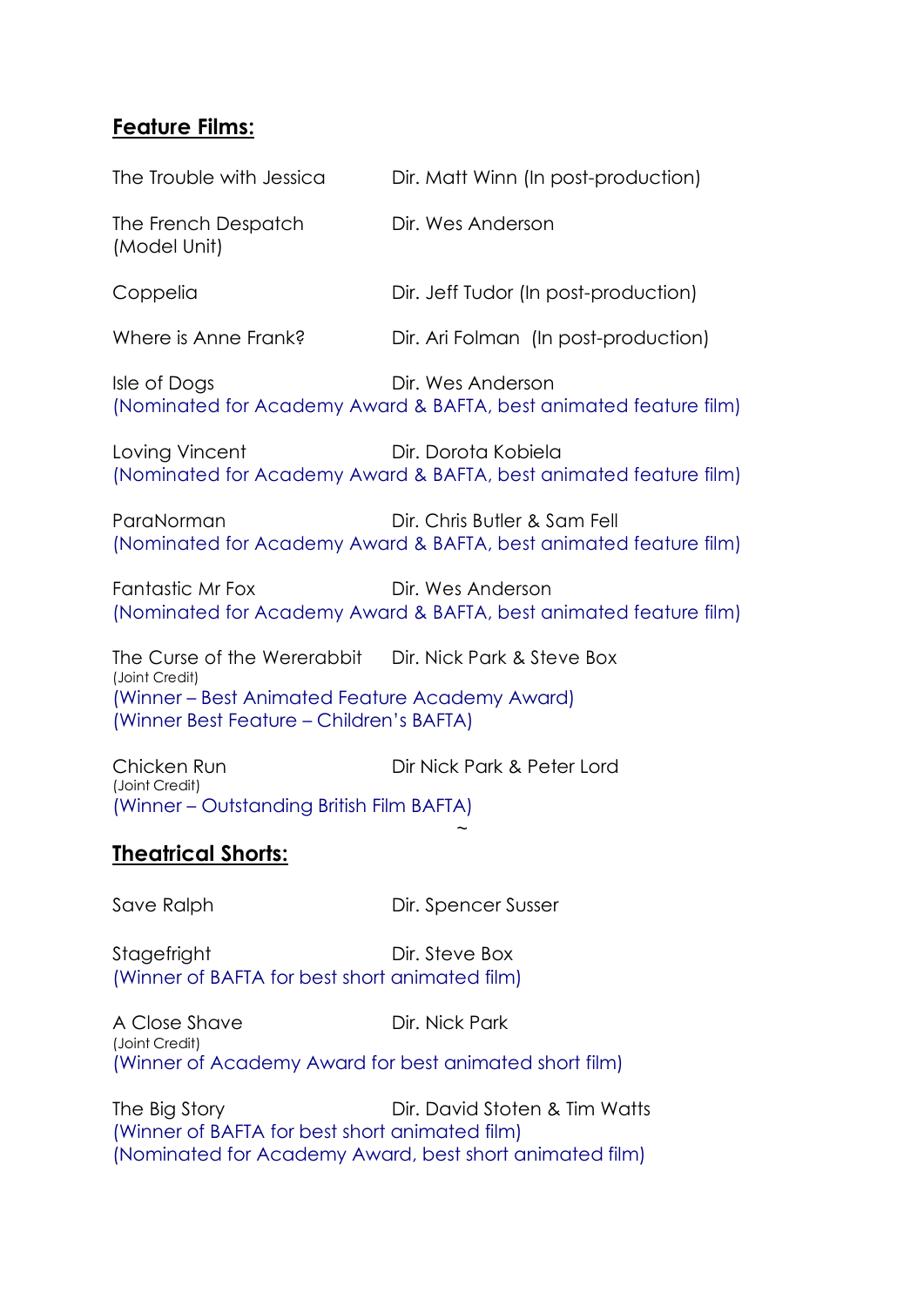The Wrong Trousers **Direct Direct Park** (Joint Credit) (Winner of Academy Award & BAFTA for best short animated film)

Loves Me…. Dir. Jeff Newitt (Nominated for Academy Award, best short animated film)

Adam Dir. Peter Lord (Nominated for Academy Award, best short animated film)

The Weather Man Dir. Will Becher

Combination Skin Dir. Anthony Hodgson

#### **Selected other work:**

Hans Christian Andersen Museum Project Dir. Noah Harris Paul McCartney – 'Find My Way' Dir. Roman Coppola Isle of Dogs – Behind the Scenes in VR Dir. Wes Anderson Gorillaz – Strobelight Dir. Jamie Hewlett Gorillaz – Plastic Beach Dir. Jamie Hewlett My Life as a Poppat Dir. Jonathan Gershfield (Winner – BAFTA. Best children's TV series.) Night and Day Dir. Jamie Paine & Fraser McDonald Medium Rare **Dir.** Stefan Stuckhart **Commercials:** (Selected) Beagle Street Insurance Dir. Noah Harris Snapple Dir. Jonny and Will Tuborg – Chain Smokers Dir. Zac Ella Reebok Dir. The Sacred Egg Kung Fu Grip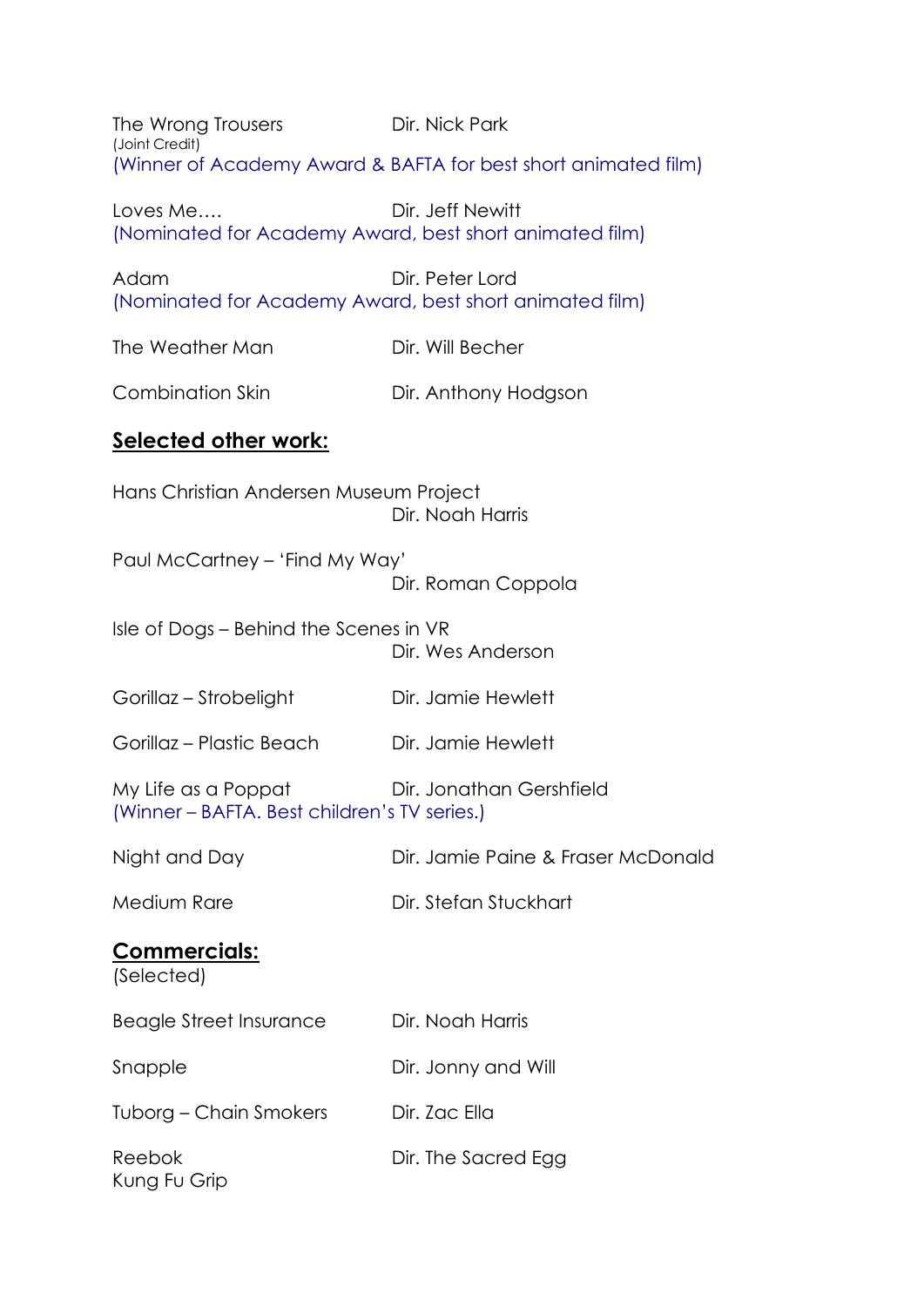| <b>ASDA Christmas</b>                         | Dir. Tom Green           |
|-----------------------------------------------|--------------------------|
| <b>Money Supermarket</b><br>Sindy             | Dir. Tim Bobsey          |
| <b>Money Supermarket</b><br><b>Action Man</b> | Dir. Tom Kuntz           |
| <b>Talk Talk TV</b>                           | Dir. Si & Ad             |
| Sun+                                          | Dir. Chris Cairns        |
| <b>London Fashion Week</b>                    | Dir. Oliver Davies       |
| Yoplait                                       | Dir.Adam Parry           |
| Parrot Bay                                    | Dir. Jonathan Gurvit     |
| Les Furets                                    | Dir. Sam Fell            |
| Sainbury's                                    | Dir. Karnie & Saul       |
| Tennent's Lager                               | Dir. Darren Walsh        |
| Lego – Build Together                         | Dir. RGB6                |
| <b>ASDA - Chicks</b>                          | Dir. Christian Bevilaqua |
| Sony Bravia Playdoh                           | Dir. Frank Budgen        |
| Beck's - 4 Steps                              | Dir. Dougal Wilson       |
| Surf                                          | Dir. Pete Candeland      |
| Tesco - Trolleys                              | Dir. John Robertson      |
| Flora                                         | Dir. Pierre Coffin       |
| Nike – Gameface                               | Dir. Steve Harding Hill  |
| Polo – Gummies                                | Dir. Lewis Cook          |
| Dairylea                                      | Dir.Paul Berry           |
| <b>USPS</b>                                   | Dir. Jeff Newitt         |